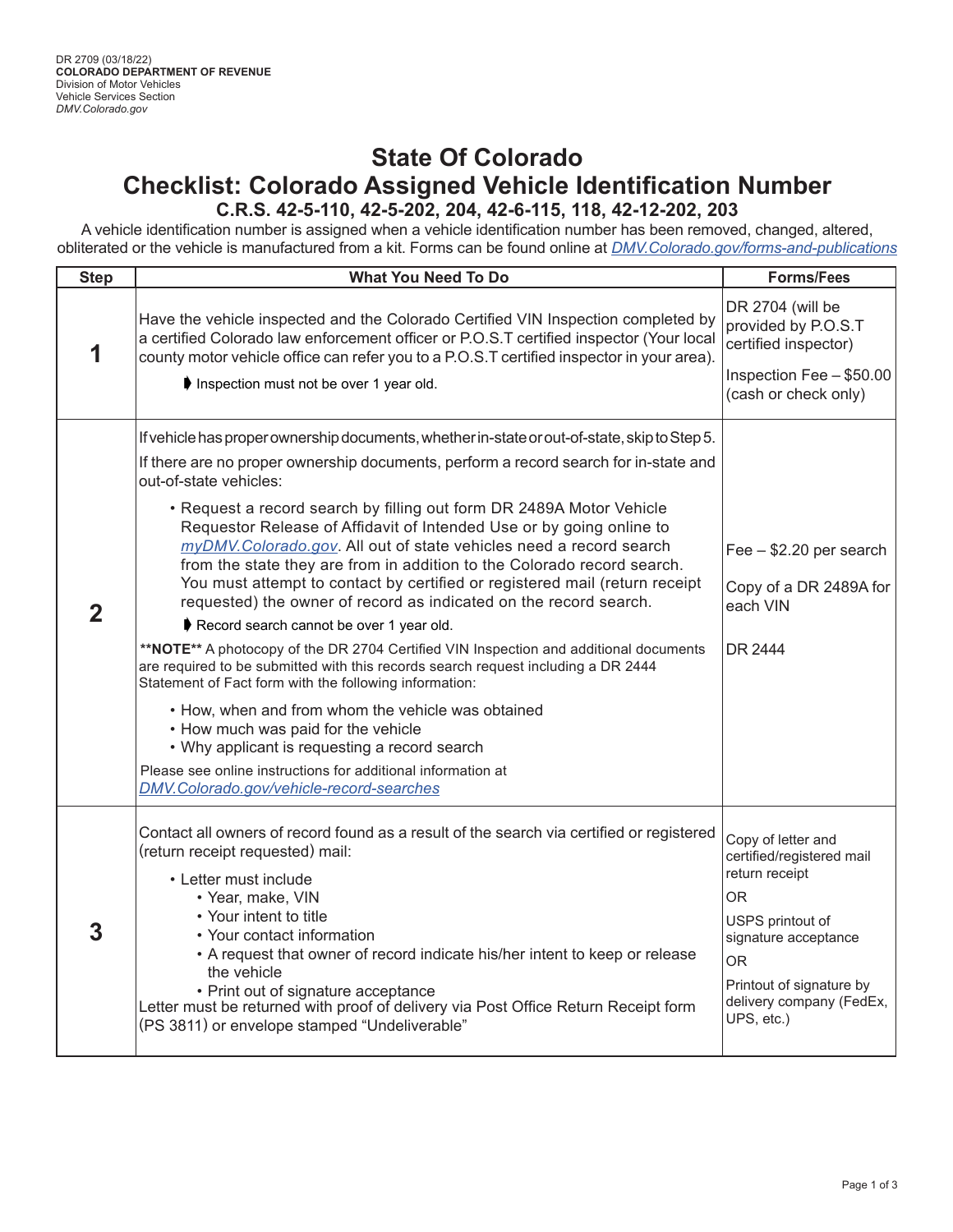| <b>Step</b> | <b>What You Need To Do</b>                                                                                                                                                                                                                                                                                                                                                                                                                                                                                                                                                                                                                                                                                                                                                                                                                                                                                                                                                                                                                                                                                                                                                                                                                                                                                                                                                | <b>Forms/Fees</b>                                                                                                                                                               |
|-------------|---------------------------------------------------------------------------------------------------------------------------------------------------------------------------------------------------------------------------------------------------------------------------------------------------------------------------------------------------------------------------------------------------------------------------------------------------------------------------------------------------------------------------------------------------------------------------------------------------------------------------------------------------------------------------------------------------------------------------------------------------------------------------------------------------------------------------------------------------------------------------------------------------------------------------------------------------------------------------------------------------------------------------------------------------------------------------------------------------------------------------------------------------------------------------------------------------------------------------------------------------------------------------------------------------------------------------------------------------------------------------|---------------------------------------------------------------------------------------------------------------------------------------------------------------------------------|
| 4           | If the record search indicates an active lien on the motor vehicle, it must be released.<br>The lien release must be on the lienholder's letterhead (letterhead is not required if<br>lienholder is an individual). Copies and photos are accepted and must include vehicle<br>year, make, VIN, titled owner's name(s), agent's signature, date of lien release and<br>must be signed under penalty of perjury in the second degree as defined in C.R.S. 18-<br>8-503. If an attempt is made to secure an acceptable lien release and the lienholder is<br>not available, the following procedure must be followed:<br>Lienholder is not available - filed in Colorado                                                                                                                                                                                                                                                                                                                                                                                                                                                                                                                                                                                                                                                                                                    | Acceptable lien release<br>Copy of proof of<br>delivery (PS 3811, or<br>envelope stamped<br>"Undeliverable")<br>Court Order that<br>identifies vehicle by<br>year, make and VIN |
|             | • A certified or registered letter must be sent to the lienholder's last known<br>address and be returned as undeliverable. Include this letter with the title<br>application<br>Lienholder not available - Out of State Lien (Not filed in Colorado)<br>• Contact the state of record and request a lien release. Many states will give<br>a statement of release of lien or lien expired. This statement must be on the<br>state's letterhead and be submitted with the title application.                                                                                                                                                                                                                                                                                                                                                                                                                                                                                                                                                                                                                                                                                                                                                                                                                                                                              |                                                                                                                                                                                 |
| 5           | Provide proof of ownership for all other components used in the reconstruction of<br>the vehicle including an original Bill of Sale, invoices or receipts; these must be<br>notarized or signed under penalty of perjury in the second degree.<br>• Original Certificate of Title properly assigned to the applicant, or<br>• Bill of Sale or<br>• Original Manufacturer's Statement of Origin (MSO), properly assigned to, the<br>applicant, and<br>Provide proof of ownership for all other major components used in the reconstruc-<br>tion of the vehicle to include an original Bill of Sale, invoices or receipts, if notarized<br>or signed under penalty of perjury in the second degree. Original Bill of Sale must<br>include:<br>• Buyers Name<br>• Description of the part sold, VIN, year, make<br>· Seller's Name<br>• Date Sold<br>**NOTE** • If the Certificate of Title or MSO shows an active lien, an acceptable lien<br>release is required (see Step 4 for lien release information).<br>. If you do not have acceptable ownership documents, you must pur-<br>chase a surety bond, pursuant to C.R.S. 42-6-115. If you have a home-<br>made motorcycle, built from the ground up, only receipts signed under<br>penalty of perjury for the major components, including the engine case,<br>are required. No bond will be required in this instance. | Original Certificate of<br>Title<br>OR<br><b>Bill of Sale</b><br><b>OR</b><br><b>MSO</b>                                                                                        |
| 6           | Compile photographs of the completed vehicle showing vehicle is road<br>worthy, including:<br>• Pre-repair photos, if available.<br>• Entire front and driver's side<br>• Entire rear and passenger's side.                                                                                                                                                                                                                                                                                                                                                                                                                                                                                                                                                                                                                                                                                                                                                                                                                                                                                                                                                                                                                                                                                                                                                               |                                                                                                                                                                                 |
| 7           | Complete form DR 2426 Colorado Assigned Vehicle Identification Number Declaration<br>of Facts                                                                                                                                                                                                                                                                                                                                                                                                                                                                                                                                                                                                                                                                                                                                                                                                                                                                                                                                                                                                                                                                                                                                                                                                                                                                             | DR 2426                                                                                                                                                                         |